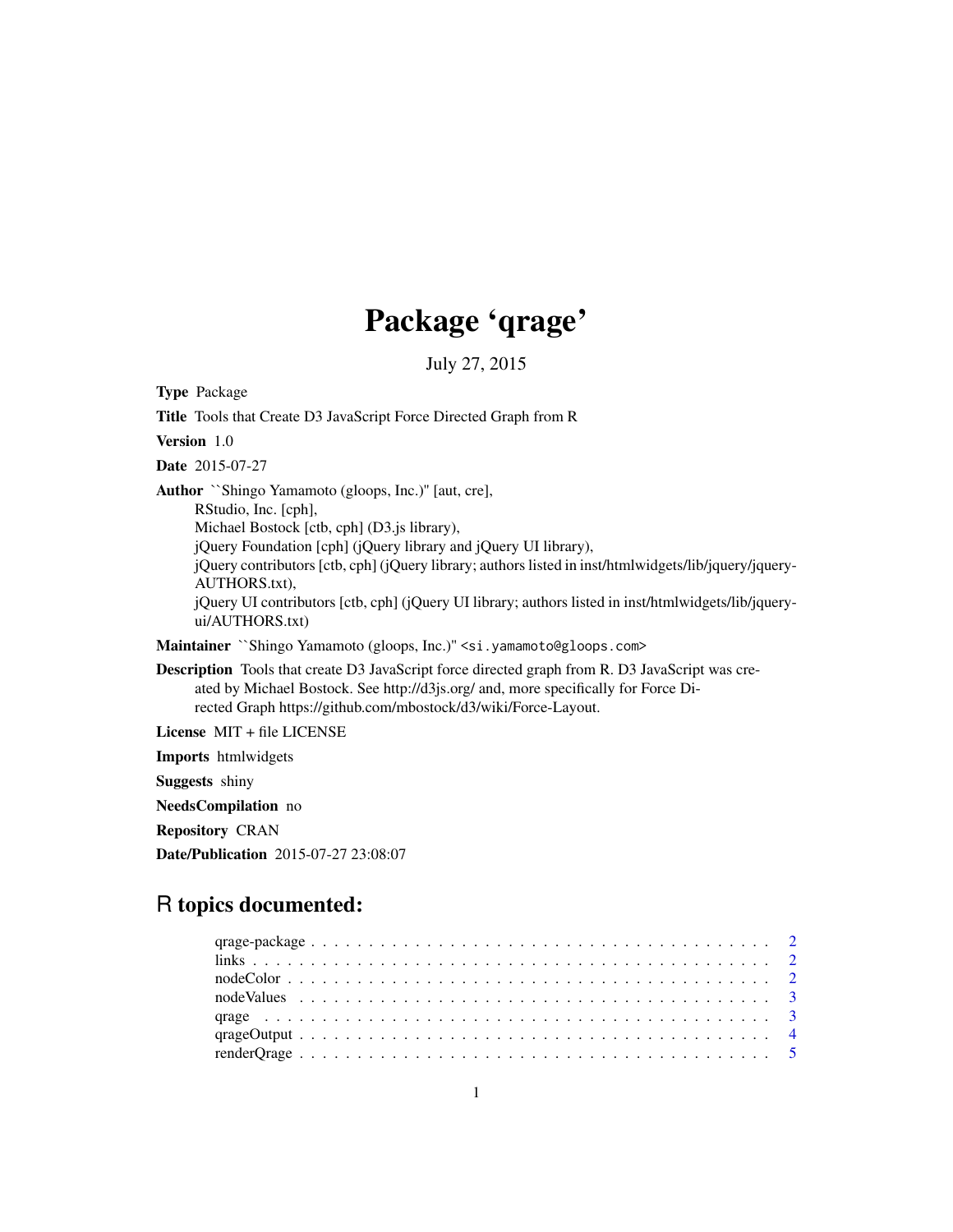#### <span id="page-1-0"></span>**Index** [6](#page-5-0) **6**

#### Description

Tools that creating D3 JavaScript Force Directed Graph for R. D3 JavaScript was created by Michael Bostock. See http://d3js.org/ and, more specifically for Force Directed Graph https://github.com/mbostock/d3/wiki/Force-Layout.

#### Details

Package: qrage Type: Package Version: 1.0 Date: 2015-07-27 License: MIT + file LICENSE

#### Author(s)

Shingo Yamamoto (gloops, Inc.) [aut,cre] RStudio, Inc. [cph] Michael Bostock [ctb, cph] (D3.js library) jQuery Foundation [cph] (jQuery library and jQuery UI library) jQuery contributors [ctb, cph] (jQuery library; authors listed in inst/htmlwidgets/lib/jquery/jquery-AUTHORS.txt) jQuery UI contributors [ctb, cph] (jQuery UI library; authors listed in inst/htmlwidgets/lib/jquery-ui/AUTHORS.txt)

Maintainer: "Shingo Yamamoto (gloops, Inc.)" <si.yamamoto@gloops.com>

links *A data of the links between the nodes*

#### Description

A data of the links between the nodes

nodeColor *A data that determine the color of each nodes*

#### Description

A data that determine the color of each nodes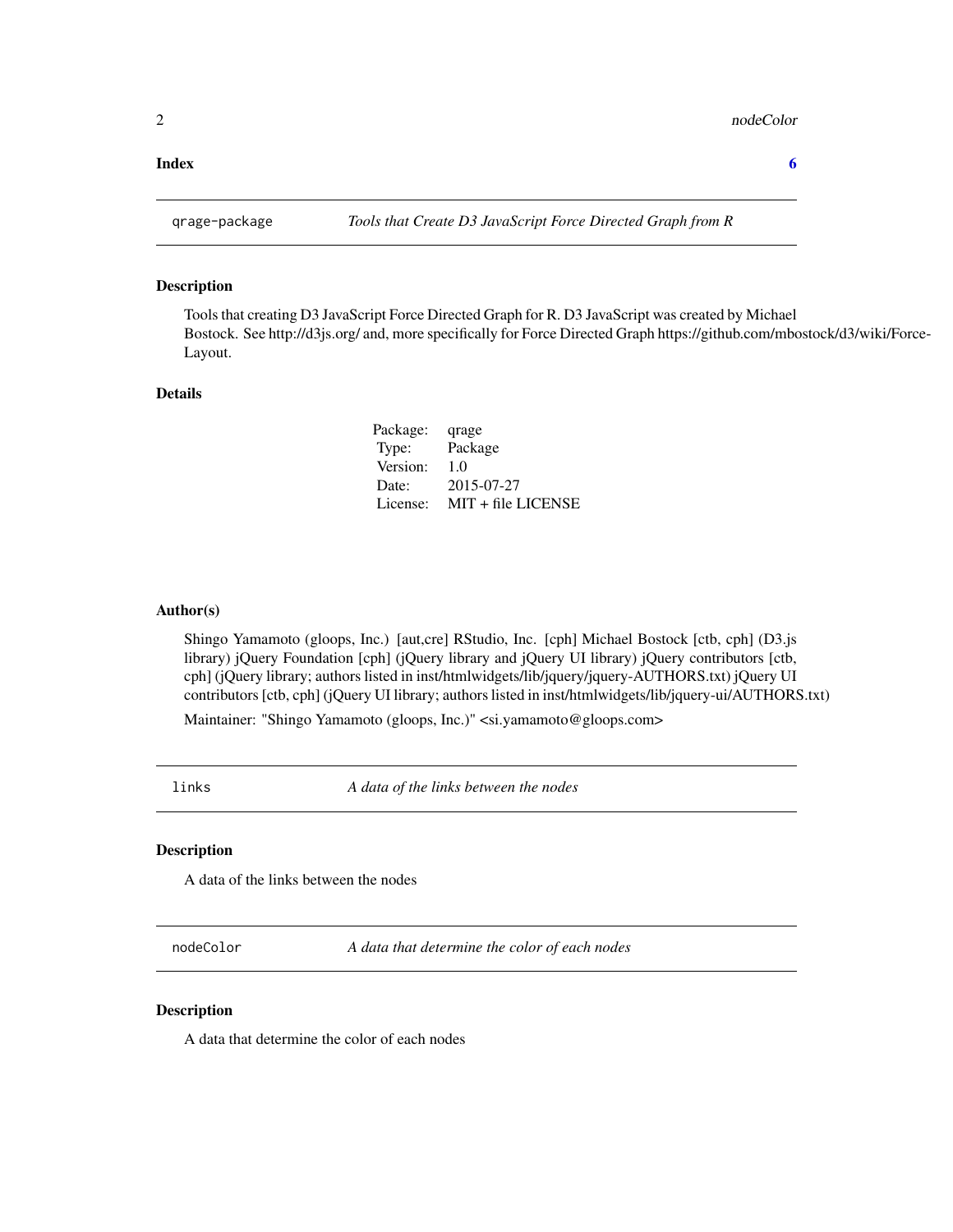<span id="page-2-0"></span>

#### Description

A data that determine the relative size of each nodes.

qrage *Create a D3 JavaScript Force Directed Graph*

#### Description

Create a D3 JavaScript Force Directed Graph. D3 JavaScript was created by Michael Bostock. See http://d3js.org/ and, more specifically for Force Directed Graph https://github.com/mbostock/d3/wiki/Force-Layout.

### Usage

```
qrage(links, width = 1400, height = 1000,distance=6000,nodeValue=NULL
        ,nodeColor=NULL,linkColor='#00f',arrowColor='#f00',cut=0.25,textSize=12
        ,linkWidth=c(1,10),nodeSize=c(5,20),linkOpacity=c(0.1,1))
```
#### Arguments

| links     | A data frame object with the links between the nodes. It should include the<br>source and the target and the value for each link. The value in the links is the<br>variable for determining the relative distance between the nodes. Distance of<br>between the nodes becomes shorter as the value is large. |
|-----------|--------------------------------------------------------------------------------------------------------------------------------------------------------------------------------------------------------------------------------------------------------------------------------------------------------------|
| nodeColor | A data frame object that determine the color of each nodes. It should include<br>the name and the node Color. Defaults to NULL.                                                                                                                                                                              |
| nodeValue | A data frame object that determine the relative size of each nodes. It should<br>include the name and the node Value. Defaults to NULL.                                                                                                                                                                      |
| distance  | Numeric that determine the distance between the links in pixels. The value of the<br>links is converted from 0 to 100, and multiplies the reciprocal of converted value<br>and thie argument, the result is used as the distance between nodes. Defaults to<br>6000.                                         |
| cut       | Numeric to limit the number of records links. links data frame will be limited<br>to records that has value which bigger than value which is multiplication value<br>this argument and the links's maximum value. Defaults to 0.25.                                                                          |
| width     | Width for the graph area in pixels. Defaults to 1400.                                                                                                                                                                                                                                                        |
| height    | Height for the graph area in pixels. Defaults to 1000.                                                                                                                                                                                                                                                       |
| linkColor | Character string specifying the color you want the link lines to be. Defaults to<br>$\#00f.$                                                                                                                                                                                                                 |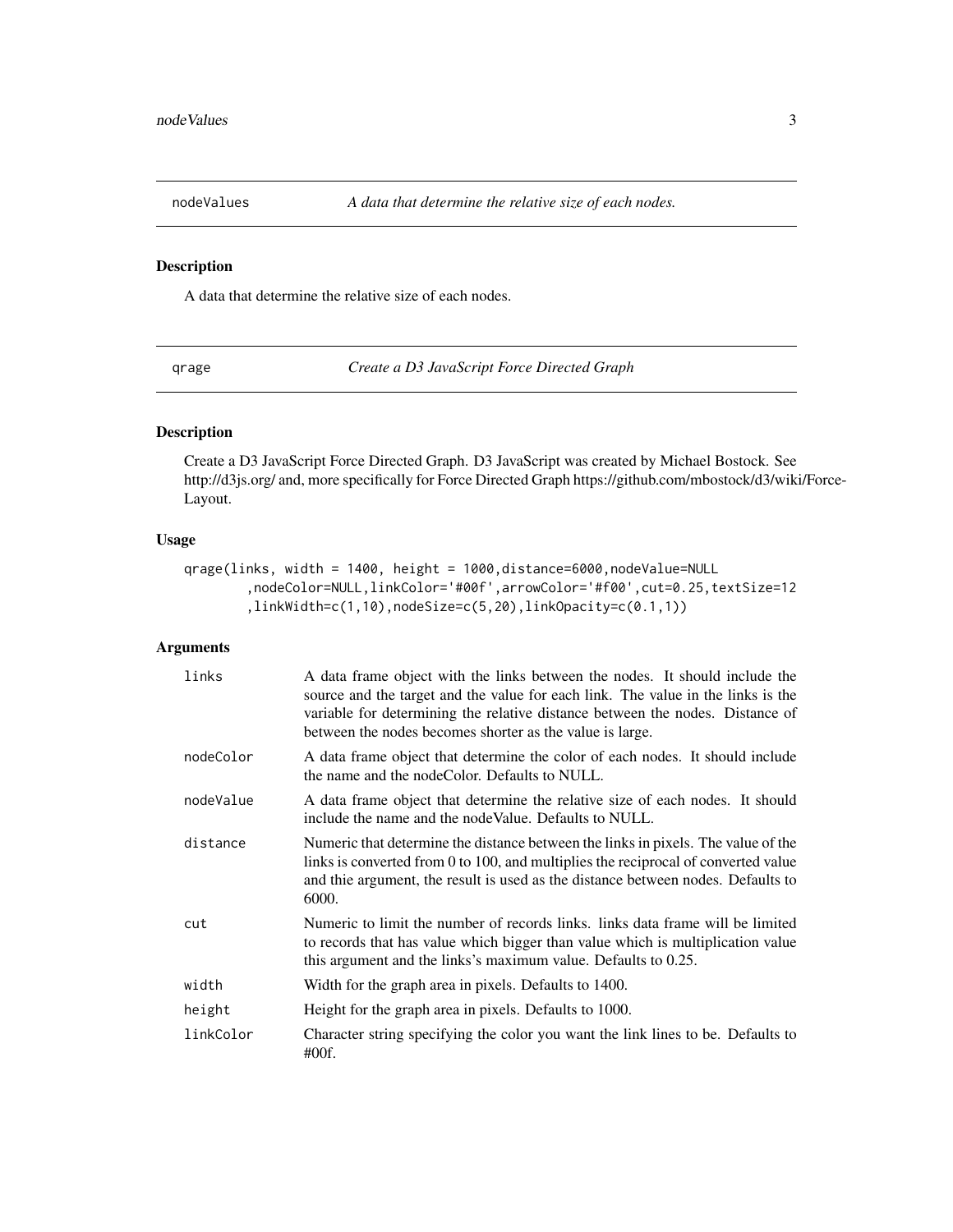<span id="page-3-0"></span>

| arrowColor  | Character string specifying the color you want the link arrows to be. Defaults to<br>$\#f00.$          |
|-------------|--------------------------------------------------------------------------------------------------------|
| textSize    | Numeric specifying the size you want the labels of node to be. Defaults to 12.                         |
| linkWidth   | Width range of the link lines in pixels. Defaults to from 1 to 10.                                     |
| nodeSize    | Size range of the nodes in pixels. Defaults to from 5 to 20.                                           |
| link0pacity | Numeric specifying the opacity range you want the link lines to be. Defaults to<br>from $0.1$ to $1$ . |

#### Examples

#Data to determine the connection between the nodes data(links)

#Data that determines the color of the nodes data(nodeColor)

#Data that determines the size of the node data(nodeValues)

#Create graph qrage(links=links,nodeColor=nodeColor,nodeValue=nodeValues,cut=0.1)

qrageOutput *Create a D3 JavaScript Force Directed Graph output element*

#### Description

Render a renderQrage within an application page. D3 JavaScript was created by Michael Bostock. See http://d3js.org/ and, more specifically for Force Directed Graph https://github.com/mbostock/d3/wiki/Force-Layout.

#### Usage

```
qrageOutput(outputId,width='100%',height='400px')
```
#### Arguments

| outputId | output variable to read the graph object from           |
|----------|---------------------------------------------------------|
| width    | Width for the graph area in pixels. Defaults to '100%'. |
| height   | Height for the graph area in pixels. Defaults to 400px. |

#### Examples

qrageOutput("d",width='100%',height='400px')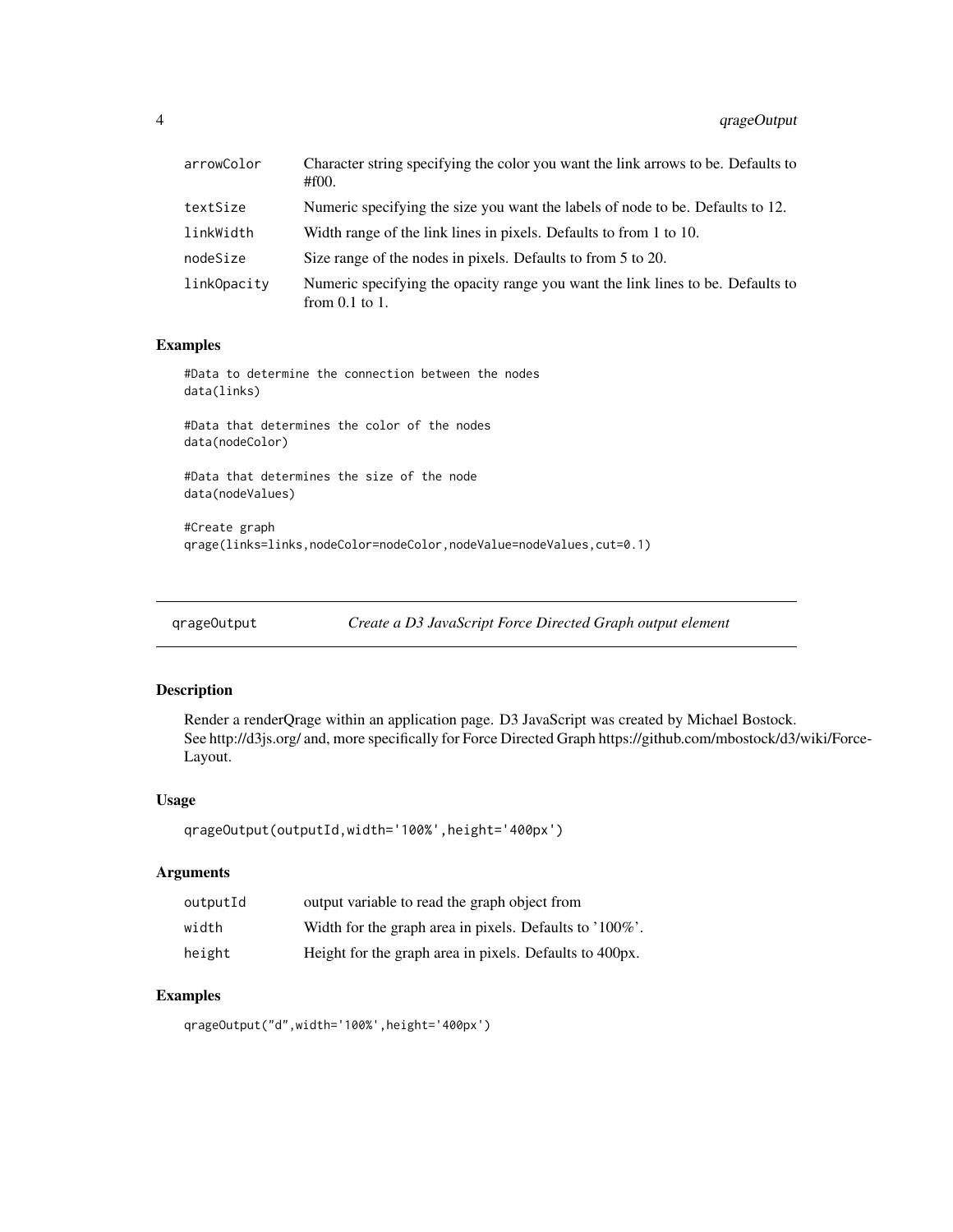<span id="page-4-0"></span>

#### Description

Makes a reactive version of the given function that returns a graph object of qrage. D3 JavaScript was created by Michael Bostock. See http://d3js.org/ and, more specifically for Force Directed Graph https://github.com/mbostock/d3/wiki/Force-Layout.

#### Usage

renderQrage(expr,env = parent.frame(),quoted = FALSE)

#### Arguments

| expr   | An expression that returns a graph object of grage package.                                                   |
|--------|---------------------------------------------------------------------------------------------------------------|
| env    | The environment in which o ecaluate expr.                                                                     |
| auoted | Is expr a quoted expression(with quote())? This is useful if you want to save an<br>expression in a variable. |

#### Examples

```
renderQrage({
 data(links)
    data(nodeColor)
    data(nodeValues)
    w <- qrage(links,nodeColor=nodeColor,nodeValue=nodeValues,cut=0.1)
     return(w)
})
```